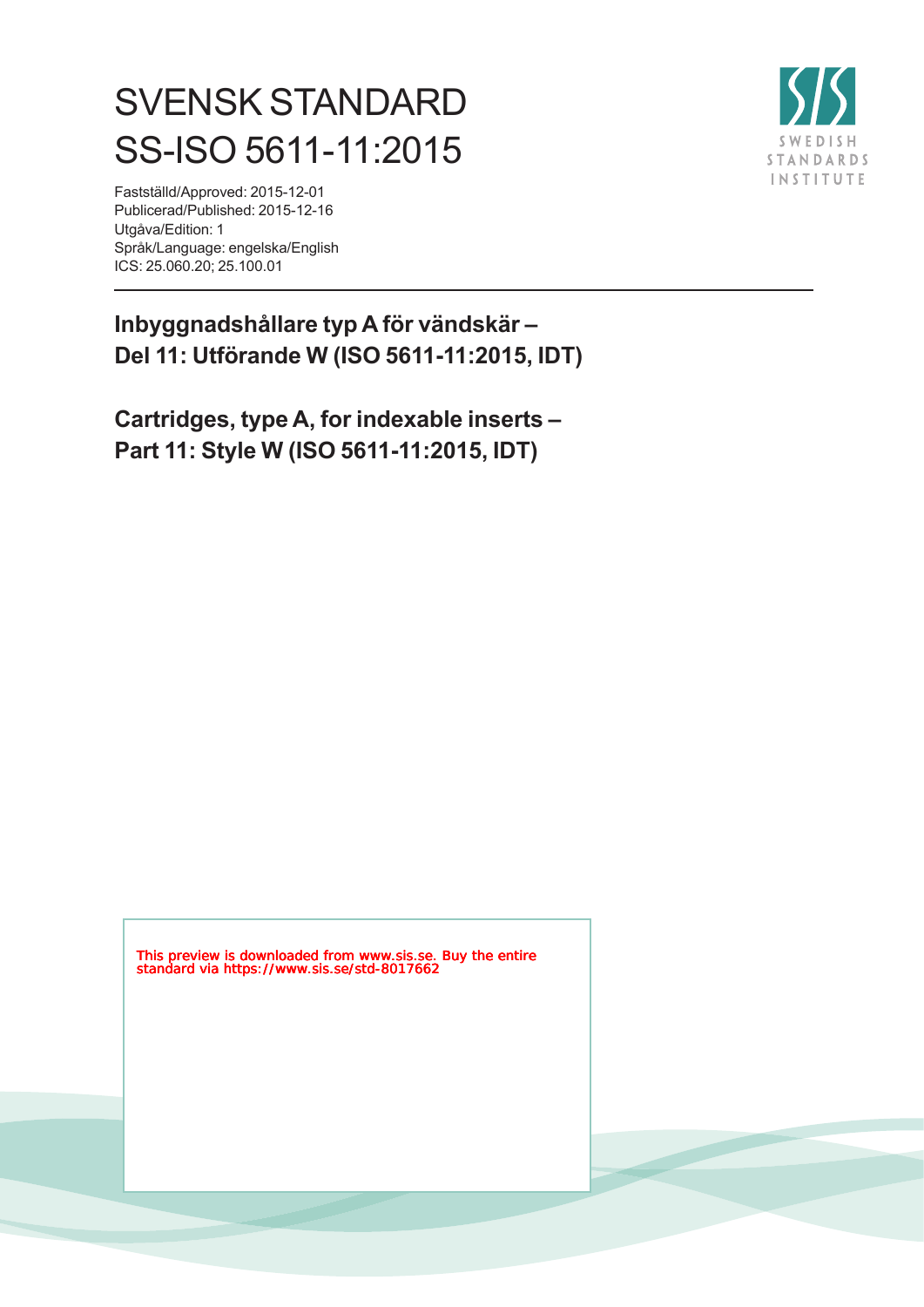## Standarder får världen att fungera

*SIS (Swedish Standards Institute) är en fristående ideell förening med medlemmar från både privat och offentlig sektor. Vi är en del av det europeiska och globala nätverk som utarbetar internationella standarder. Standarder är dokumenterad kunskap utvecklad av framstående aktörer inom industri, näringsliv och samhälle och befrämjar handel över gränser, bidrar till att processer och produkter blir säkrare samt effektiviserar din verksamhet.* 

#### **Delta och påverka**

Som medlem i SIS har du möjlighet att påverka framtida standarder inom ditt område på nationell, europeisk och global nivå. Du får samtidigt tillgång till tidig information om utvecklingen inom din bransch.

#### **Ta del av det färdiga arbetet**

Vi erbjuder våra kunder allt som rör standarder och deras tillämpning. Hos oss kan du köpa alla publikationer du behöver – allt från enskilda standarder, tekniska rapporter och standardpaket till handböcker och onlinetjänster. Genom vår webbtjänst e-nav får du tillgång till ett lättnavigerat bibliotek där alla standarder som är aktuella för ditt företag finns tillgängliga. Standarder och handböcker är källor till kunskap. Vi säljer dem.

#### **Utveckla din kompetens och lyckas bättre i ditt arbete**

Hos SIS kan du gå öppna eller företagsinterna utbildningar kring innehåll och tillämpning av standarder. Genom vår närhet till den internationella utvecklingen och ISO får du rätt kunskap i rätt tid, direkt från källan. Med vår kunskap om standarders möjligheter hjälper vi våra kunder att skapa verklig nytta och lönsamhet i sina verksamheter.

**Vill du veta mer om SIS eller hur standarder kan effektivisera din verksamhet är du välkommen in på www.sis.se eller ta kontakt med oss på tel 08-555 523 00.**

## Standards make the world go round

*SIS (Swedish Standards Institute) is an independent non-profit organisation with members from both the private and public sectors. We are part of the European and global network that draws up international standards. Standards consist of documented knowledge developed by prominent actors within the industry, business world and society. They promote cross-border trade, they help to make processes and products safer and they streamline your organisation.*

#### **Take part and have influence**

As a member of SIS you will have the possibility to participate in standardization activities on national, European and global level. The membership in SIS will give you the opportunity to influence future standards and gain access to early stage information about developments within your field.

#### **Get to know the finished work**

We offer our customers everything in connection with standards and their application. You can purchase all the publications you need from us - everything from individual standards, technical reports and standard packages through to manuals and online services. Our web service e-nav gives you access to an easy-to-navigate library where all standards that are relevant to your company are available. Standards and manuals are sources of knowledge. We sell them.

#### **Increase understanding and improve perception**

With SIS you can undergo either shared or in-house training in the content and application of standards. Thanks to our proximity to international development and ISO you receive the right knowledge at the right time, direct from the source. With our knowledge about the potential of standards, we assist our customers in creating tangible benefit and profitability in their organisations.

**If you want to know more about SIS, or how standards can streamline your organisation, please visit www.sis.se or contact us on phone +46 (0)8-555 523 00**



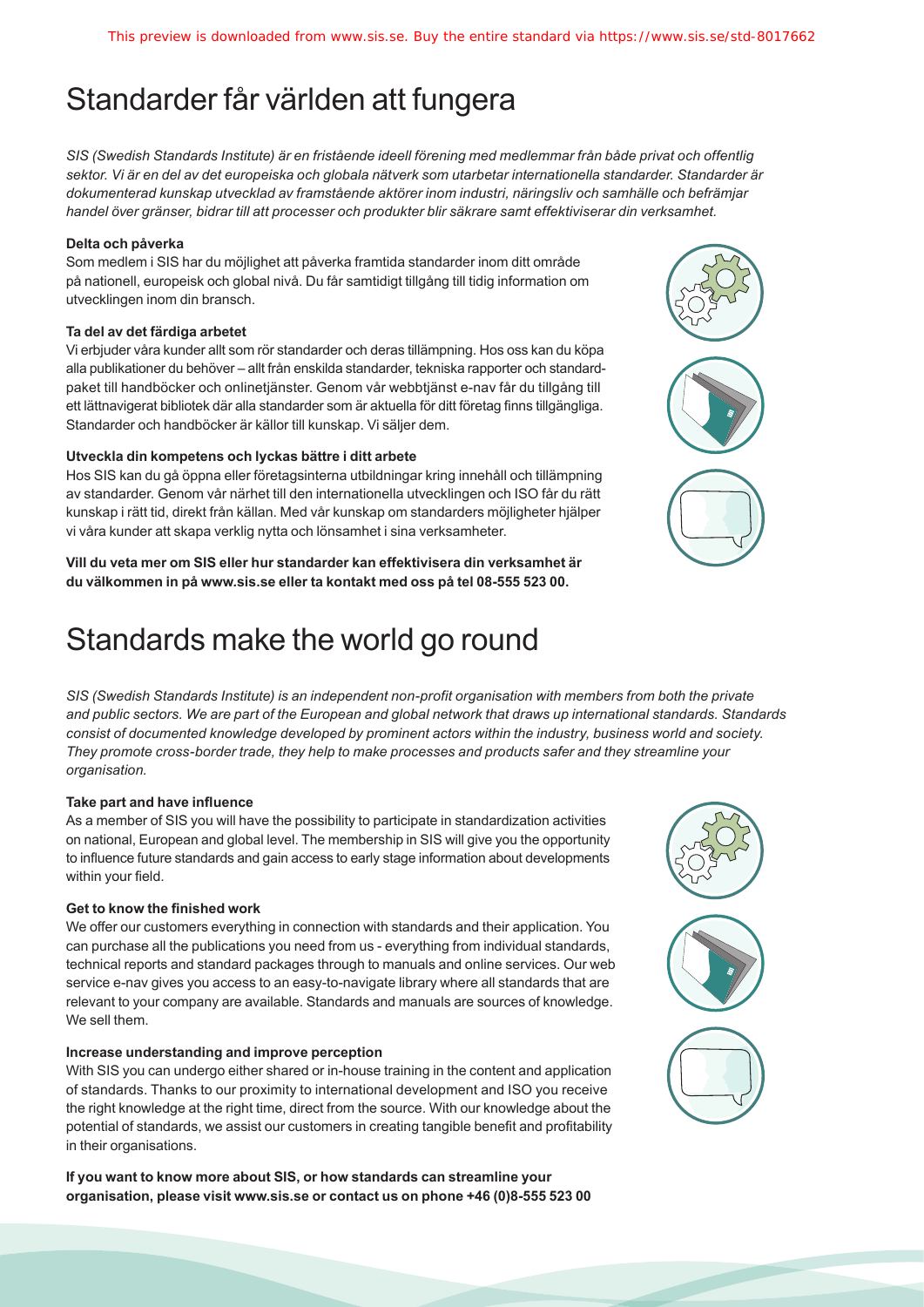Den internationella standarden ISO 5611-11:2015 gäller som svensk standard. Detta dokument innehåller den officiella engelska versionen av ISO 5611-11:2015.

Denna standard ersätter SS-ISO 5611, utgåva 2.

The International Standard ISO 5611-11:2015 has the status of a Swedish Standard. This document contains the official English version of ISO 5611-11:2015.

This standard supersedes the Swedish Standard SS-ISO 5611, edition 2.

© Copyright / Upphovsrätten till denna produkt tillhör SIS, Swedish Standards Institute, Stockholm, Sverige. Användningen av denna produkt regleras av slutanvändarlicensen som återfinns i denna produkt, se standardens sista sidor.

© Copyright SIS, Swedish Standards Institute, Stockholm, Sweden. All rights reserved. The use of this product is governed by the end-user licence for this product. You will find the licence in the end of this document.

*Upplysningar om sakinnehållet i standarden lämnas av SIS, Swedish Standards Institute, telefon 08-555 520 00. Standarder kan beställas hos SIS Förlag AB som även lämnar allmänna upplysningar om svensk och utländsk standard.*

*Information about the content of the standard is available from the Swedish Standards Institute (SIS), telephone +46 8 555 520 00. Standards may be ordered from SIS Förlag AB, who can also provide general information about Swedish and foreign standards.*

Denna standard är framtagen av kommittén för Skärande verktyg, SIS / TK 273.

Har du synpunkter på innehållet i den här standarden, vill du delta i ett kommande revideringsarbete eller vara med och ta fram andra standarder inom området? Gå in på www.sis.se - där hittar du mer information.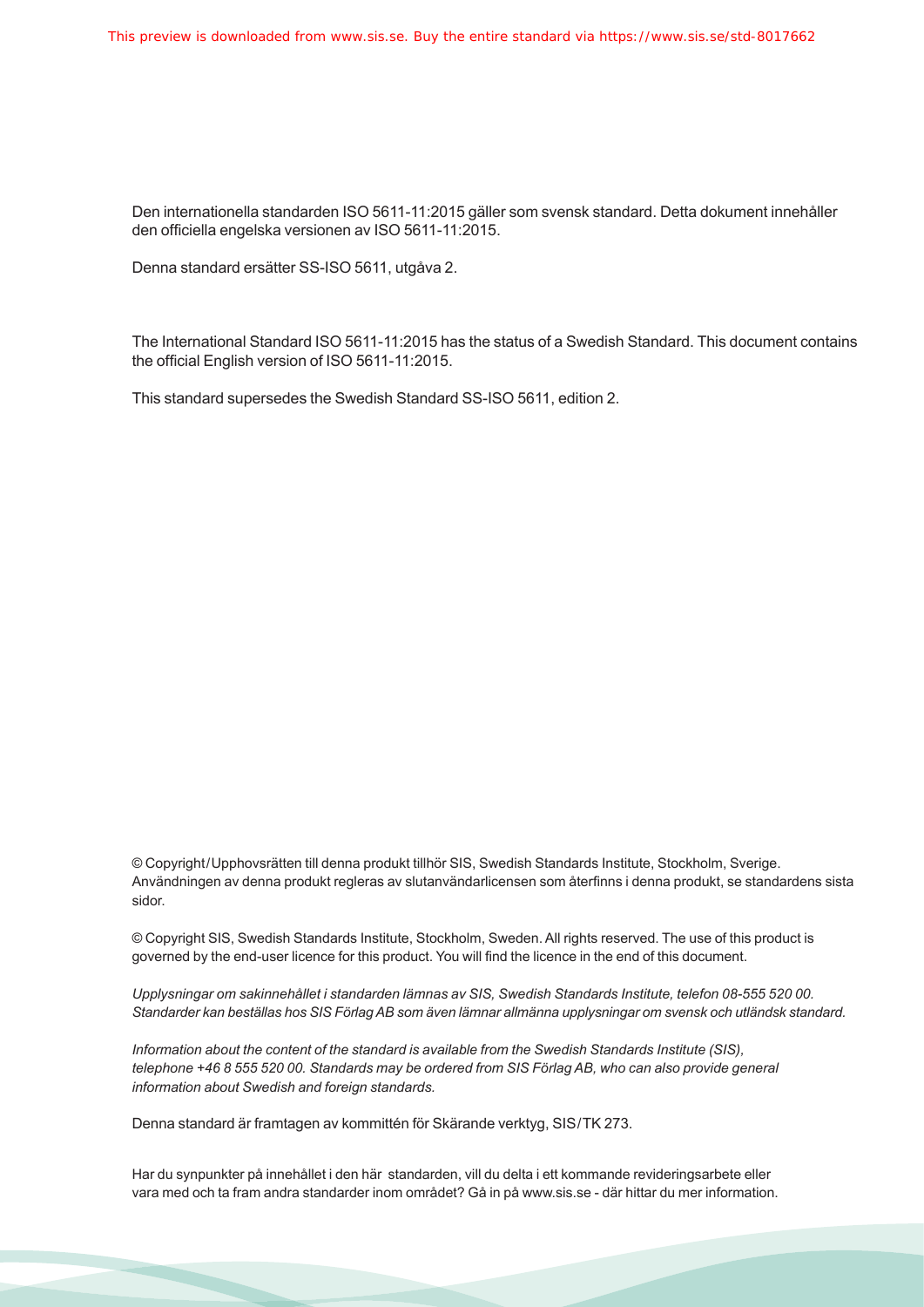This preview is downloaded from www.sis.se. Buy the entire standard via https://www.sis.se/std-8017662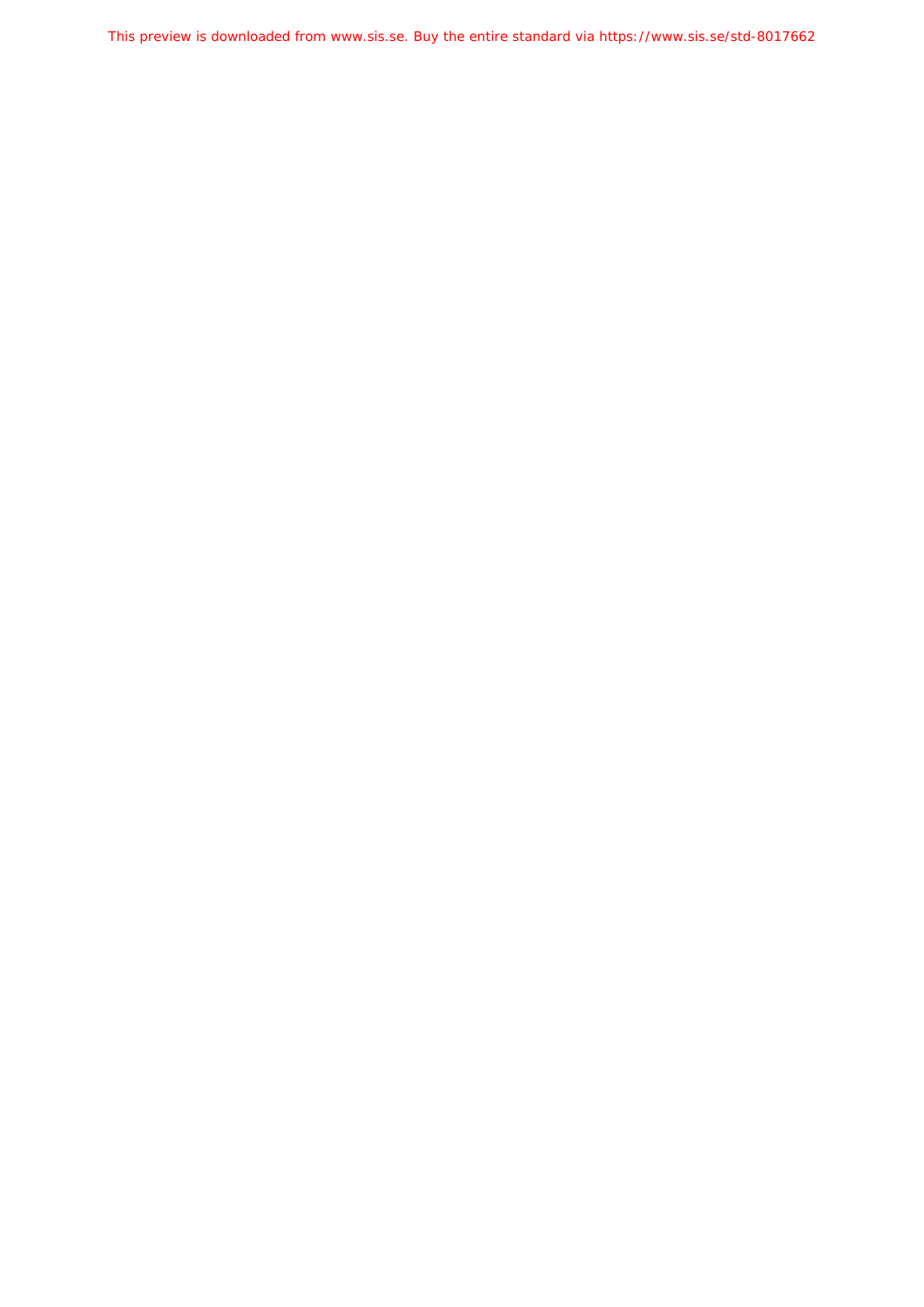## **Contents**

| Foreword       |                                                                      |
|----------------|----------------------------------------------------------------------|
| $\mathbf{1}$   |                                                                      |
| $\overline{2}$ |                                                                      |
| 3              |                                                                      |
| 4              |                                                                      |
| 5              |                                                                      |
| 6              | 6.1 Method of holding $\frac{5}{6.2}$ Corner radius $r_{\epsilon}$ 5 |
| $\overline{7}$ |                                                                      |
| 8              |                                                                      |

Page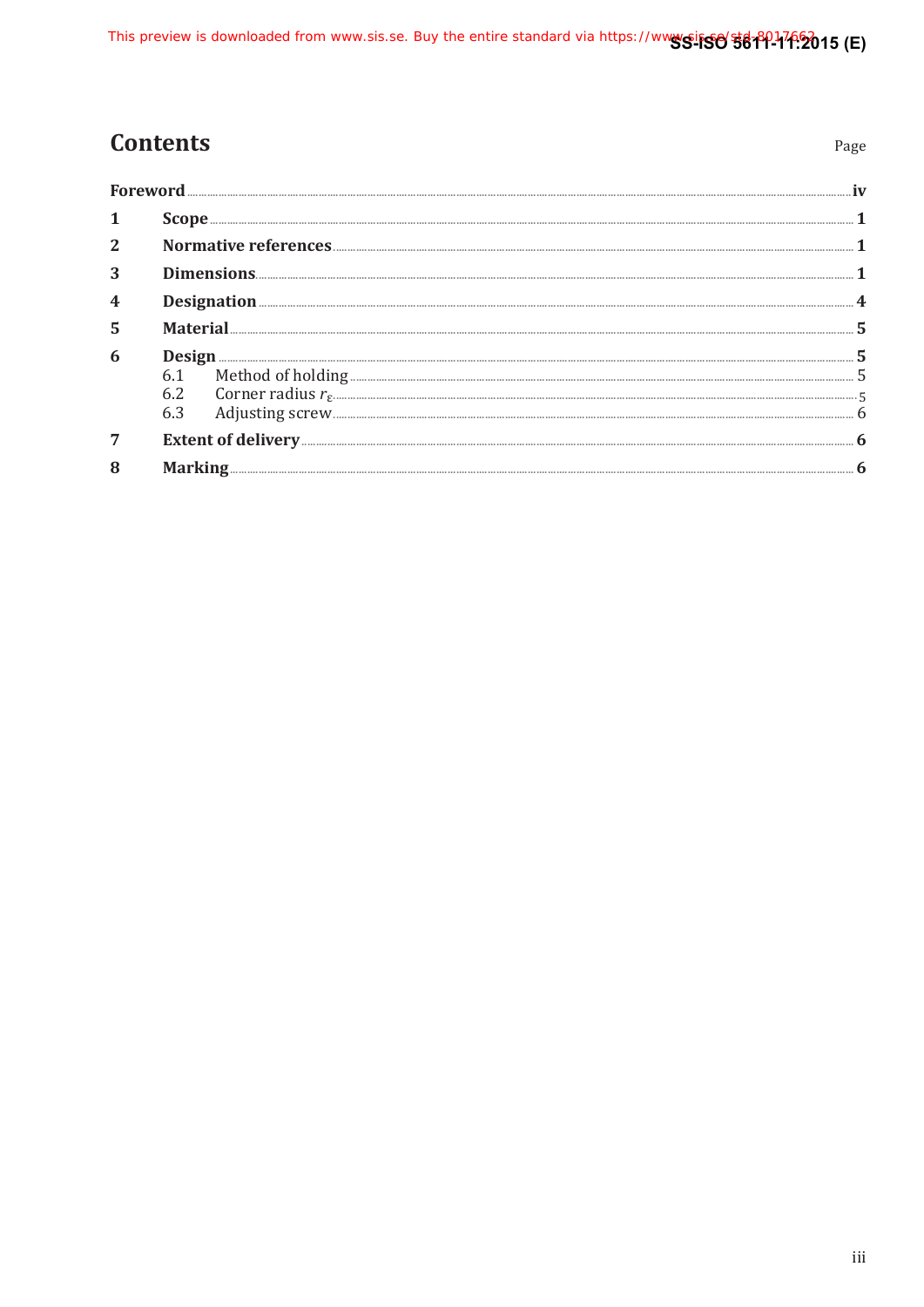### <span id="page-5-0"></span>**Foreword**

ISO (the International Organization for Standardization) is a worldwide federation of national standards bodies (ISO member bodies). The work of preparing International Standards is normally carried out through ISO technical committees. Each member body interested in a subject for which a technical committee has been established has the right to be represented on that committee. International organizations, governmental and non-governmental, in liaison with ISO, also take part in the work. ISO collaborates closely with the International Electrotechnical Commission (IEC) on all matters of electrotechnical standardization.

The procedures used to develop this document and those intended for its further maintenance are described in the ISO/IEC Directives, Part 1. In particular the different approval criteria needed for the different types of ISO documents should be noted. This document was drafted in accordance with the editorial rules of the ISO/IEC Directives, Part 2 (see [www.iso.org/directives\)](http://www.iso.org/directives).

Attention is drawn to the possibility that some of the elements of this document may be the subject of patent rights. ISO shall not be held responsible for identifying any or all such patent rights. Details of any patent rights identified during the development of the document will be in the Introduction and/or on the ISO list of patent declarations received (see [www.iso.org/patents](http://www.iso.org/patents)).

Any trade name used in this document is information given for the convenience of users and does not constitute an endorsement.

For an explanation on the meaning of ISO specific terms and expressions related to conformity assessment, as well as information about ISO's adherence to the WTO principles in the Technical Barriers to Trade (TBT) see the following URL: [Foreword - Supplementary information](http://www.iso.org/iso/home/standards_development/resources-for-technical-work/foreword.htm)

The committee responsible for this document is ISO/TC 29, *Small tools*, Subcommittee SC 9, *Tools with defined cutting edges, cutting items*.

This first edition of ISO 5611-11, together with ISO 5611-1, ISO 5611-2, ISO 5611-3, ISO 5611-4, ISO 5611-5, ISO 5611-6, ISO 5611-7, ISO 5611-8, ISO 5611-9, ISO 5611-10 and ISO 5611-12, cancels and replaces ISO 5611:1995, which has been technically revised.

ISO 5611 consists of the following parts, under the general title *Cartridges, type A, for indexable inserts*:

- *Part 1: General survey, correlation and determination of dimensions*
- *Part 2: Style F*
- *Part 3: Style G*
- *Part 4: Style J*
- *Part 5: Style K*
- *Part 6: Style L*
- *Part 7: Style R*
- *Part 8: Style S*
- *Part 9: Style T*
- *Part 10: Style U*
- *Part 11: Style W*
- *Part 12: Style Y*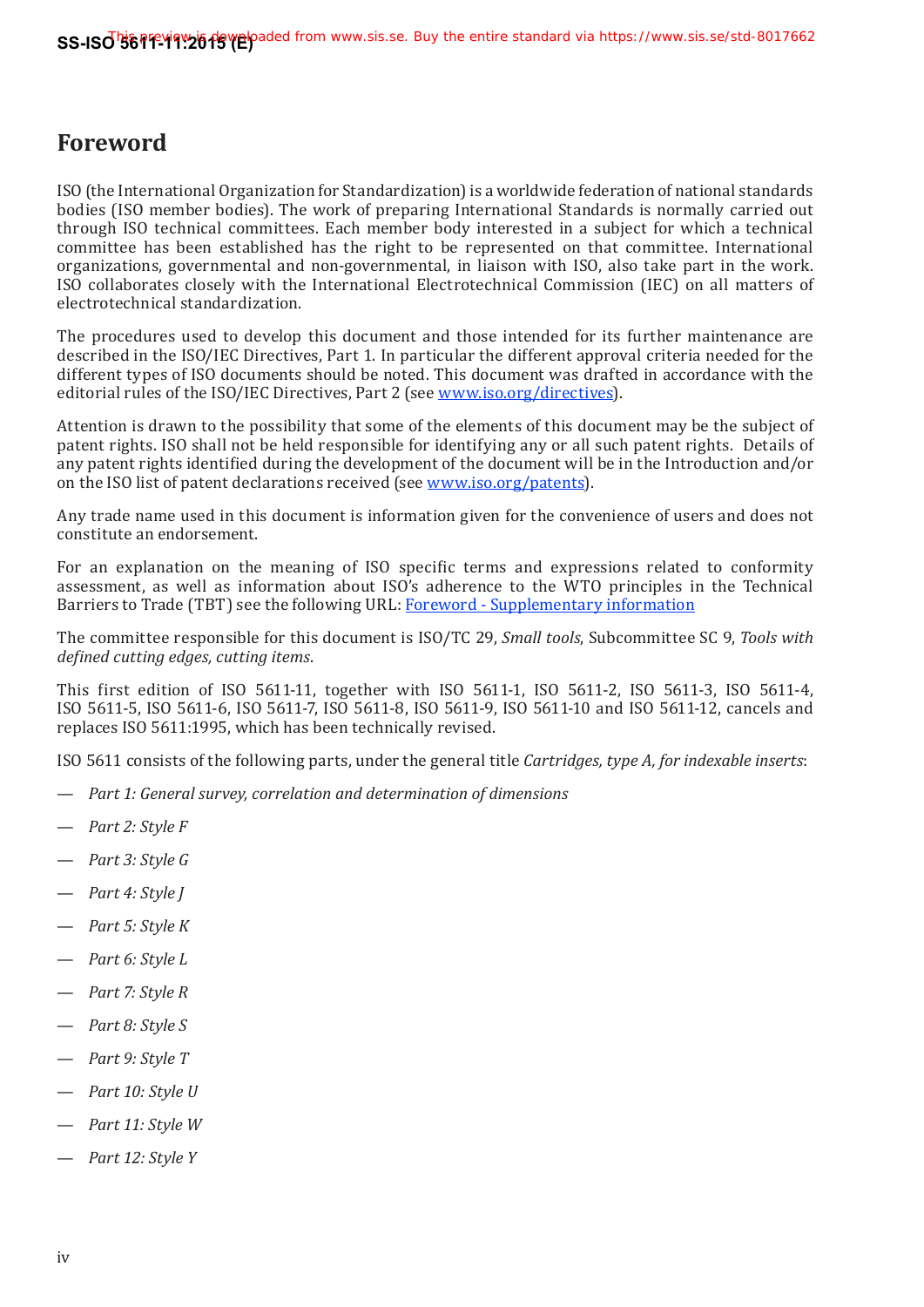## <span id="page-6-0"></span>**Cartridges, type A, for indexable inserts —**

### Part 11: **Style W**

### **1 Scope**

This part of ISO 5611 applies for cartridges type A, with hole(s) for fastening screw(s), of style W, i.e. with cutting edge angle  $\kappa_r$  = 60° for end cutting.

Cartridges are intended to be used with indexable inserts made of hard metal, ceramic or other cutting materials and are primarily mounted to be used for internal turning of operations.

### **2 Normative references**

The following documents, in whole or in part, are normatively referenced in this document and are indispensable for its application. For dated references, only the edition cited applies. For undated references, the latest edition of the referenced document (including any amendments) applies.

ISO 1832, *Indexable inserts for cutting tools — Designation*

ISO 5608, *Turning and copying tool holders and cartridges for indexable inserts — Designation*

ISO 5611-1, *Cartridges, type A, for indexable inserts — Part 1: General survey, correlation and determination of dimensions*

### **3 Dimensions**

Cartridges type A need not comply with the pictorial representation, only the dimensions given shall be observed.

For determination of dimensions *h*1, *f* and *l*1 see ISO 5611-1. For explanation of the designation code for cartridges, see ISO 5608.



NOTE For other dimensions, see [Figure](#page-7-0) 2.